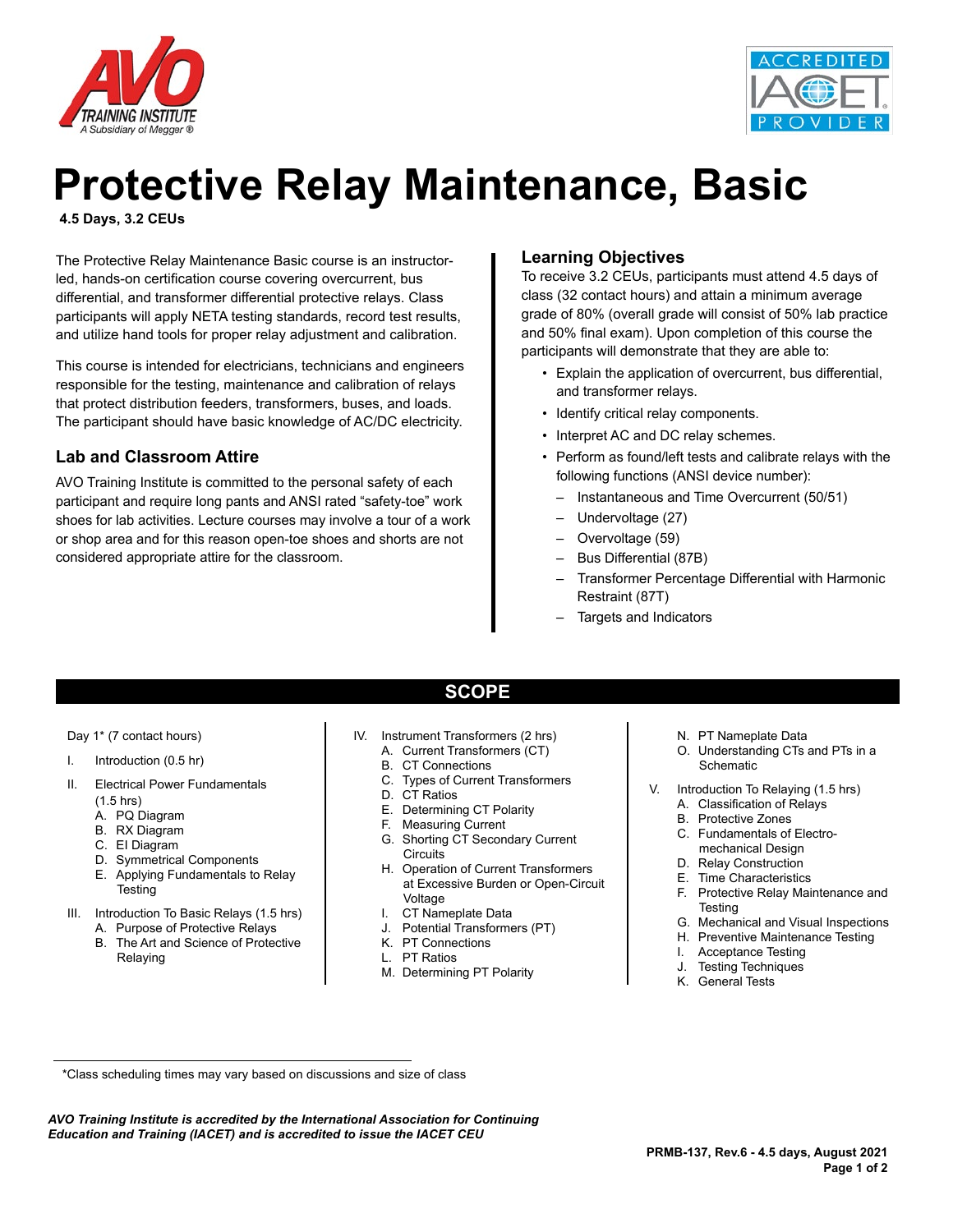# **Protective Relay Maintenance, Basic**

#### **4.5 Days, 3.2 CEUs**

#### **Day 2 (7 contact hours)**

- VI. Westinghouse Type CO Overcurrent Relay
	- (2.5 hrs)
	- A. Applications
	- B. Types of CO Relays
	- C. Components
	- D. Operating Principles
	- E. Protection Scheme
	- F. Types of Tests
	- G. Adjustments
	- H. Timing
	- I. Lab
		- 1. Pickup Test
		- 2. Timing Test
		- 3. Instantaneous Test
		- 4. Seal-In Test
		-

### VII. General Electric Overcurrent Relays (IAC)

- (2.5 hrs)
- A. Applications
- B. Types of IAC Relays
- C. Components
- D. Operating Principles
- E. Protection Scheme
- F. Types of Tests
- G. Adjustments
- H. Lab
	- 1. Pickup Test
	- 2. Timing Test
	- 3. Instantaneous Test
	- 4. Seal-In Test
- VIII. Westinghouse Voltage Relays (CV) (2 hrs)
	- A. Applications
	- B. Types of CV Relays
	- C. Components
	- D. Operating Principles
	- E. Protection Scheme
	- F. Types of Tests
	- G. Adjustments
	- PM Break
	- H. Lab
		- 1. Pickup Test
		- 2. Timing Test
		- 3. Seal-In Test

# **SCOPE (cont'd)**

- **Day 3 (7 contact hours)**
- IX.. General Electric Voltage Relays (IAV)
	- (4 hrs)
	- A. Applications
	- B. Types of IAV Relays
	- C. Components
	- D. Operating Principles
	- E. Protection Scheme
	- F. Types of Tests
	- G. Adjustments for IAV 51A Overvoltage Relays
	- H. Adjustments for IAV 51E Undervoltage Relays
	- AM Break
	- I. Lab (2 Hours)
		- 1. Pickup Test
		- 2. Timing Test
		- 3. Seal-In Test
	- Lunch
- X. Introduction To Transformer Differential Relays (0.5 hr)
	- A. Applications
	- B. Operating Principles
		- 1. Basic
			- 2. Transformer Differentials
			- 3. Transformer Differentials with
			- Harmonic Restraint
- XI. Westinghouse Differential Relays (CA) (2 hrs)
	-
	- A. Applications
	- B. Components
	- C. Operating Principles D. Protection Scheme
	-
	- E. Testing
	- F. Types of Tests G. Adjustments
	-

#### **Day 4 (7 contact hours)**

- XII. Westinghouse Differential Relays (HU) (2 hrs)
	-

*AVO Training Institute is accredited by the International Association for Continuing Education and* 

*Training (IACET) and is accredited to issue the IACET CEU*

- A. Applications B. Components
- C. Operating Principles
- D. Protection Scheme
- 
- E. Types of Tests F. Adjustments

1. Minimum Pickup Test 2. Slope Test

G. Lab

- 3. Harmonic Restraint Test
- 4. Instantaneous Test
- 5. Seal-In Test
- AM Break
- XIII. General Electric Type Transformer Differential Relay with Percentage and Harmonic Restraint (BDD) (2 hrs)

1. Minimum Pickup Test

3. Harmonic Restraint Test 4. Instantaneous Test 5. Seal-In Test

XIV. General Electric Bus Differential Relay

1. Minimum Pickup 87L 2. Minimum Pickup 87H 3. Thyrite Leakage Test

4. Seal-In Test

**Day 5 (Half day) (4 contact hours)**

XV. Conclusion (4 hrs) Review and Exam

- A. Applications
- B. Components
- C. Operating Principles

**PRMB-137, Rev.6 - 4.5 days, August 2021**

**Page 2 of 2**

D. Protection Scheme

2. Slope Test

- E. Types of Tests
- F. Adjustments G. Lab (4 Hours)

(PVD) (2.5 hrs) A. Applications B. Components C. Operating Principles D. Protection Scheme E. Types of Tests F. Adjustments PM Break G. Lab

Lunch